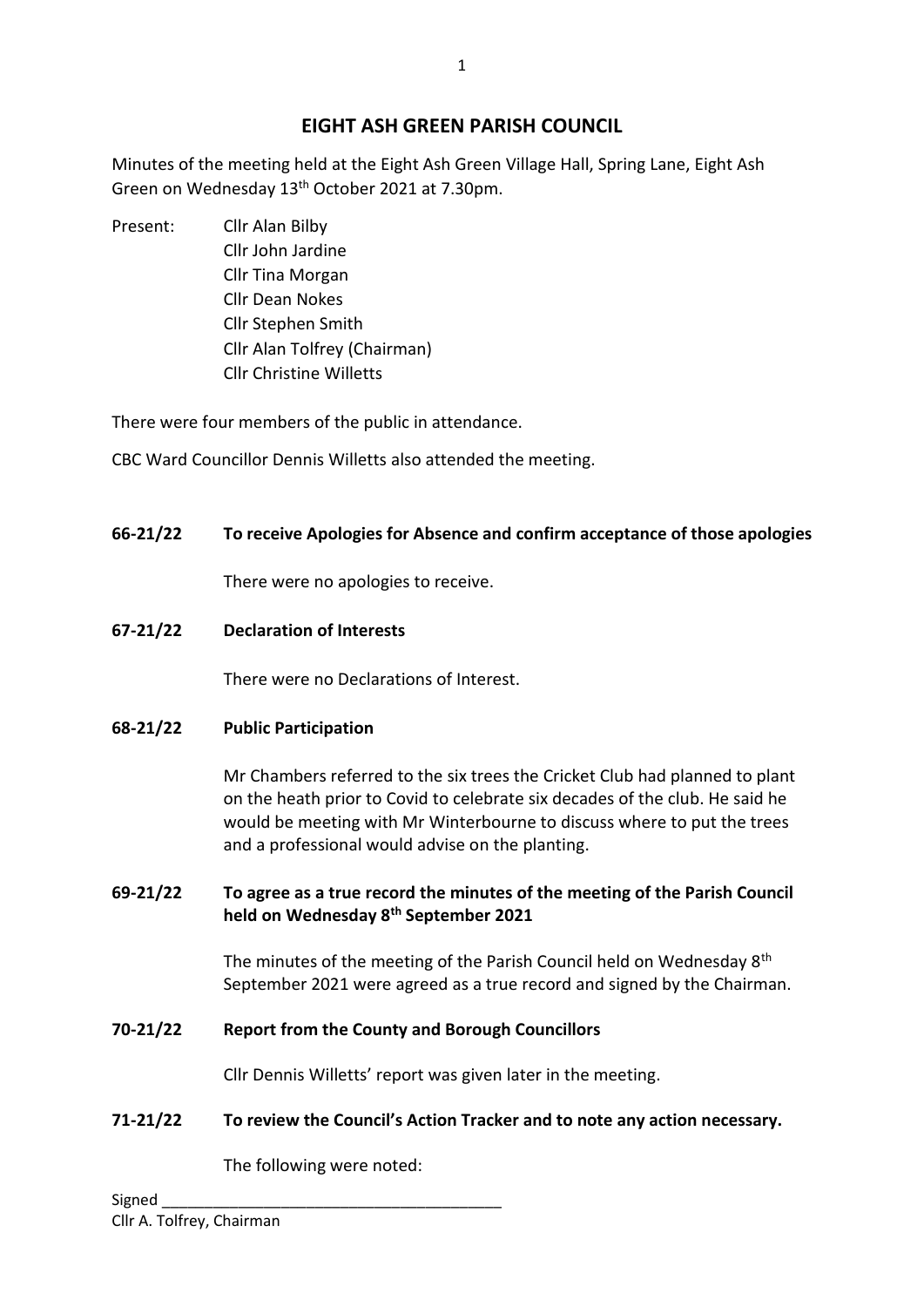- The Clerk to ask ECC permission to site on the Walk and the Village Hall committee for permission to site at the Hall;
- Cllr Nokes was waiting for confirmation from the Festival Committee about their plans for 2022;
- Cllr Willetts said further information was being obtained on the PCSO scheme;
- The Clerk said she would contact PC Dex Adams about the possibility of attending a meeting'
- The non-emergency number of 101 was noted for residents to sue if they needed to contact the police.
- The possibility of enlarging the Neighbourhood Watch Scheme for the whole village was noted.
- The Clerk said the Highways Devolution Grant Scheme agreement had been signed and the grant was now awaited.
- The Community Garden was still an issue although there had been some response from publicity. The Clerk said she would write to local care homes asking if they were interested in involvement.
- No response had yet been received from Cllr Lewis Barber on bus stops in the vicinity of the new development.
- Letters would be written where appropriate to try to address the issue of overgrown vegetation.
- **a) To discuss the Eight Ash Green Welcome pack and note any action necessary.**

It was noted this would be brought back to a future meeting.

**72-21/22 To agree the Parish Council response to planning applications received from Colchester Borough Council and to note decisions made on previous applications**

**None received.**

**Planning Decisions** 

**None received**

- **73-21/22 Heaths and Greens** 
	- **a) To receive a report on Heaths and Greens**

Mr Winterbourne said an introductory film was being made for the proposed Welcome Pack.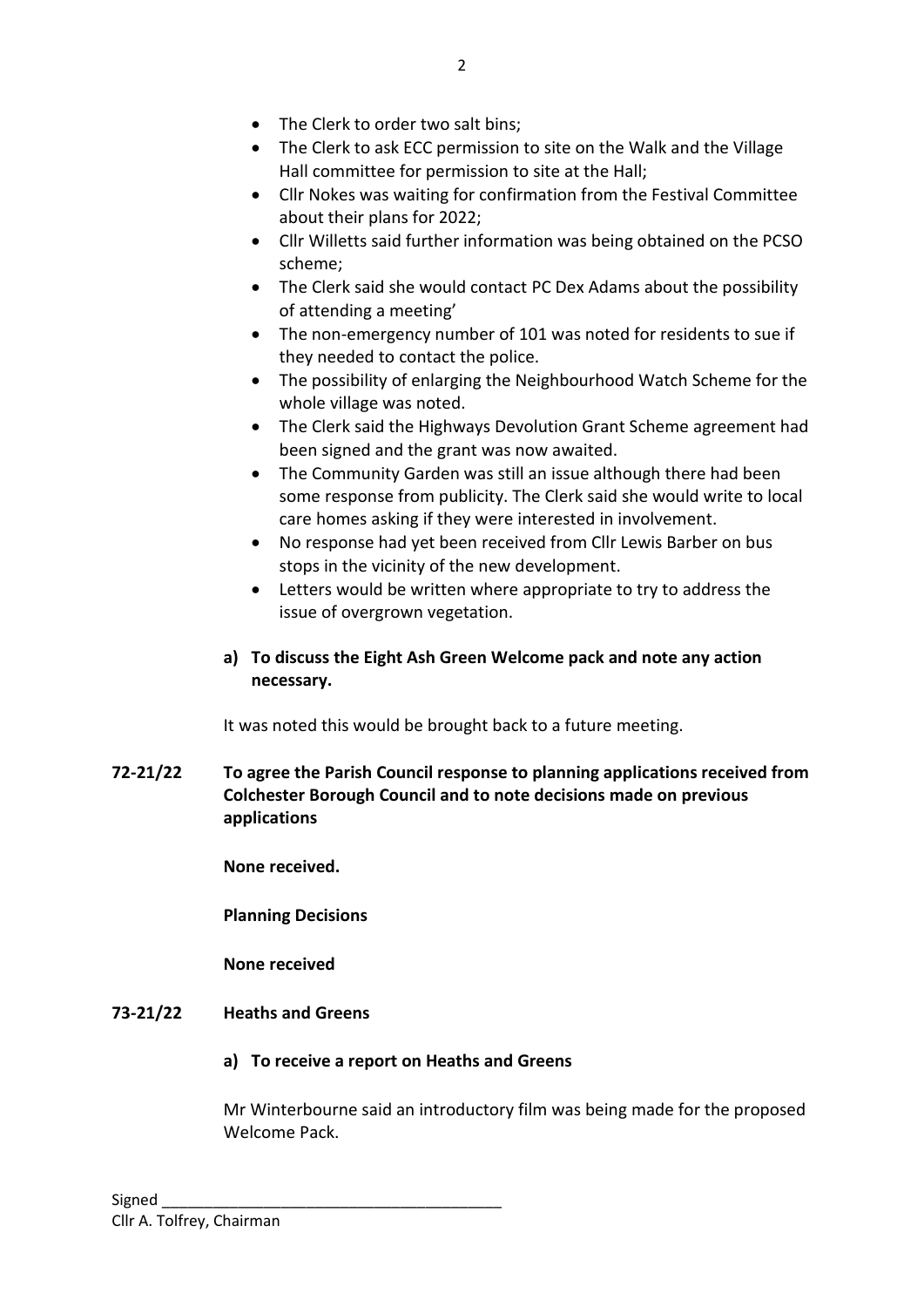He said the Council's contractor would be doing the hedges on the lower heath and the potholes in the Heath Road car park. He said there would be enough money left for the ditch along the allotments in Huxtables Lane to be cleared and investigations undertaken regarding drainage.

He said following the car park repairs, further supplies of planings would need to be sourced.

He said the pond at Chippetts had not been cleared on schedule because of Covid. He said this would be done now but would be a larger job because of the delay. He said he would suggest a budget for pond clearance of £1000 per year.

He said the next Volunteer Day would be a week on Saturday and all were welcome.

**b) To receive an update on any outstanding issues affecting Parish Council land.**

There were no issues to note.

### **74-21/22 Accounts & Payments:**

- a) Statement of Accounts to be circulated prior to the meeting
- b) Approve cheques for signature in accordance with 2021/22 Budget (Invoices Sheet) – to be circulated at the meeting.

Cheques were approved for signature as listed below:

| PKF Littlejohn                    | External audit           | £240.00 |
|-----------------------------------|--------------------------|---------|
| Mr G. Tye                         | Expenses - hi-vis jacket | £34.80  |
| <b>Stour Valley Tree Services</b> | Tree felling             | £100.00 |
| <b>Stour Valley Tree Services</b> | Play area                | £150.00 |
| Wave                              | Allotments - water       | £88.05  |
| Various                           | Staff costs              | £682.87 |

#### **75-21/22 To receive reports from Councillors**

Cllr Willetts said the Shopper Bus had restarted and that as the passengers wanted to contribute to the costs she was charging £1. She said a fund was sitting with the Council and that Locality Fund money was still with C360 to pay ongoing invoices. She said there was the possibility of arranging extra outings in the future with these available funds.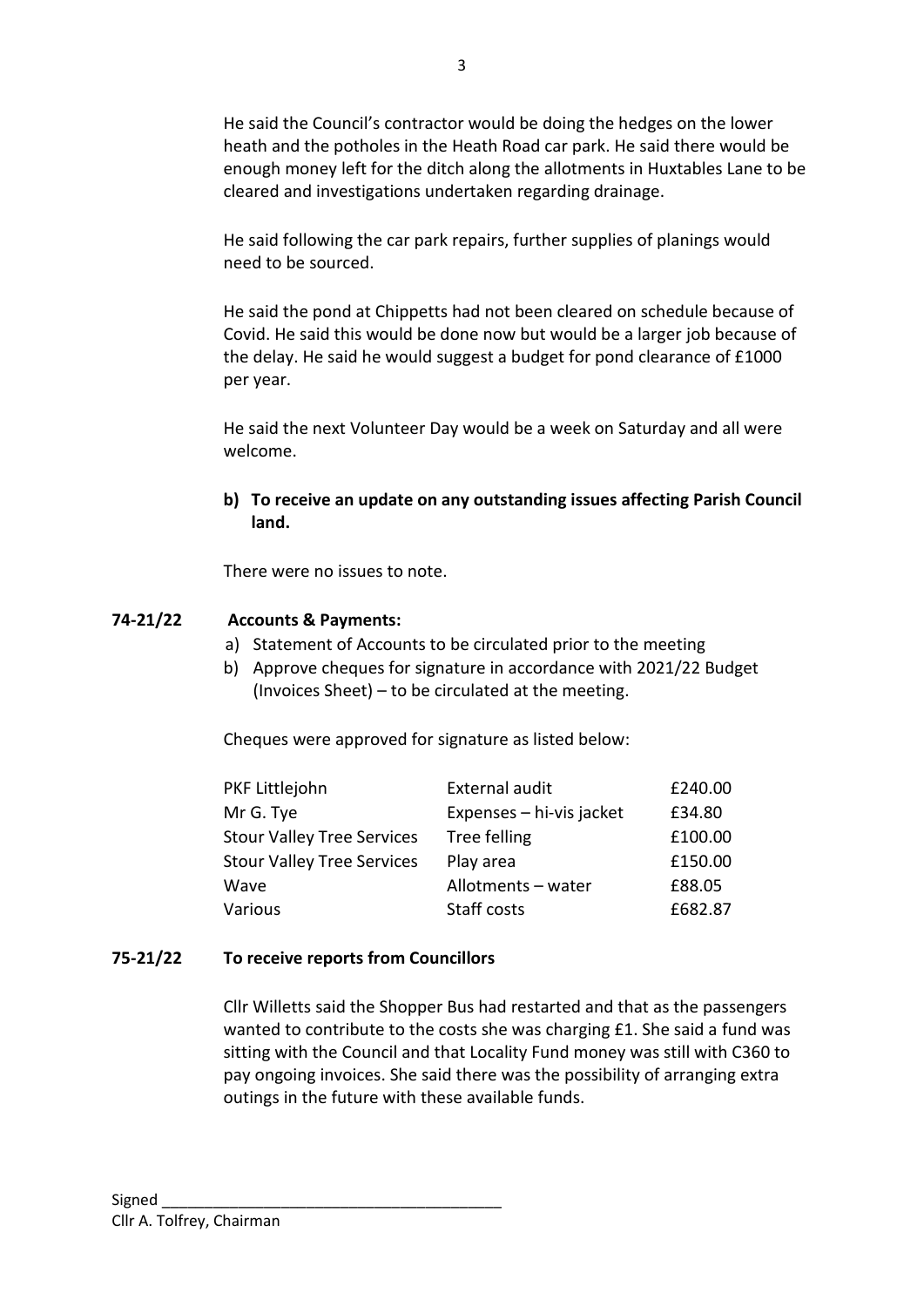She said it was important that all Shopper Bus transactions were open and transparent and to this end a separate account would be arranged for the monies.

Cllr Jardine said he would speak to the church regarding arrangements for Remembrance Sunday and a Council wreath, and also about this year's Christmas Tree.

Cllr Nokes referred to the information boards for bus stops and said the project had restarted. He said these should be investigated for Parish Council stops.

Ward Councillor Dennis Willetts said Essex County Councillor Lewsi Barber was still working on the issue of the proposed junction into the development on Halstead Road.

He said there was no news on whether the signals at J26 on the A12 would be activated 24 hours a day.

He said there was no news on the proposed protected right turn from the A1124 onto the link road.

He said there was no news on bus stops along the main road through the parish.

**76-21/22 Date of Next Planned Meeting:** Wednesday 10<sup>th</sup> November 2021 at 7.30pm at the Eight Ash Green Village Hall, Spring Lane, Colchester.

#### **77-21/22 Exclusion of the Press and Public**

**Having regard to the confidential nature of the business proposed to be transacted, to agree to exclude the Press and Public pursuant to Section 1 of the Public Bodies (Admission to Meetings) Act 1960.**

Having regard to the confidential nature of the business proposed to be transacted, it was **agreed** to exclude the Press and Public pursuant to Section 1 of the Public Bodies (Admission to Meetings) Act 1960.

#### **78-21/22 Maintenance of Parish Council Land**

**a) To consider responses received to the Council's invitation to tender for the maintenance contract.**

Responses received to the Council's invitation to tender for the maintenance contract were considered.

**b) To consider and possibly agree to accept one of the quotes received.**